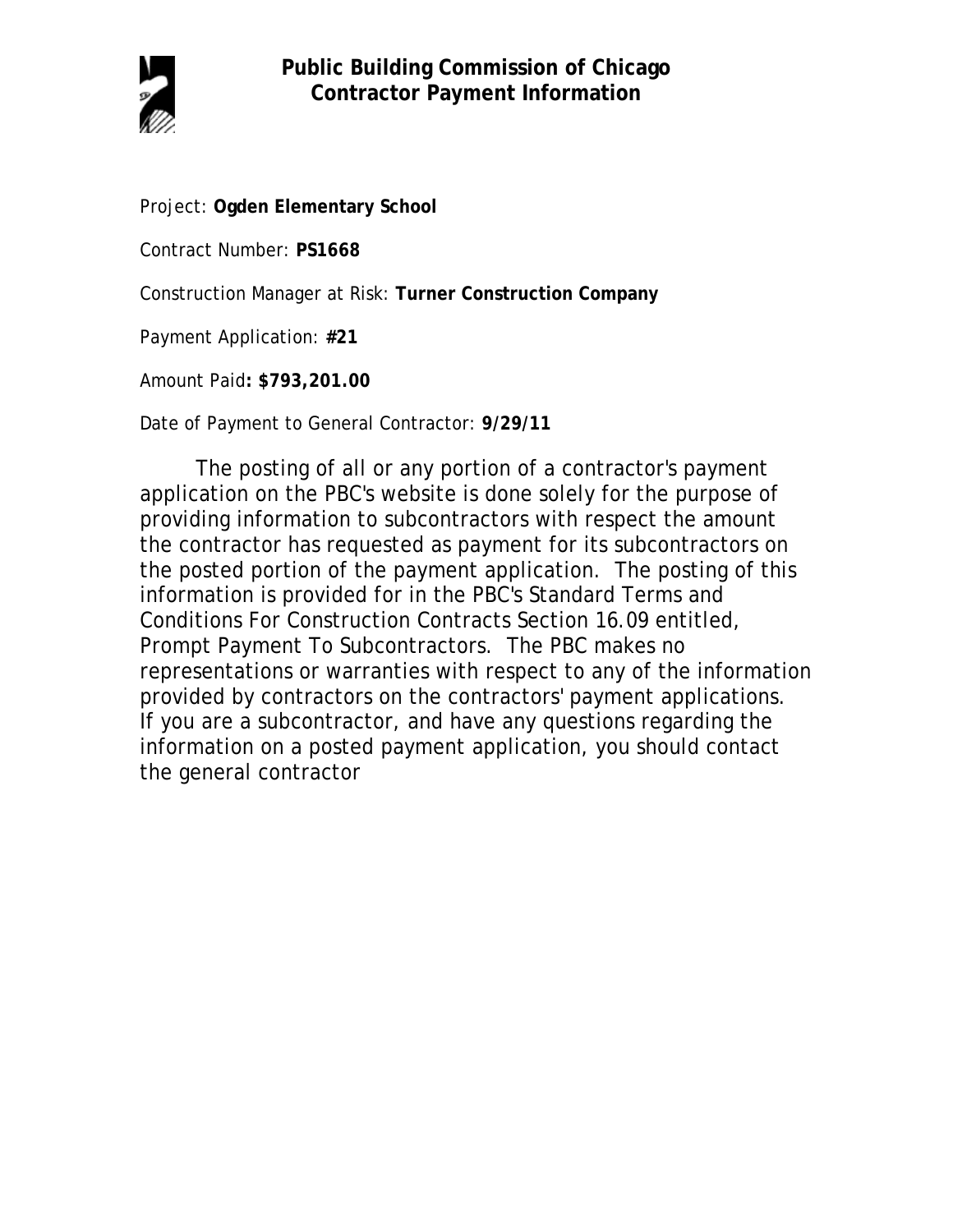## **PUBLIC BUILDING COMMISSION OF CHICAGO**

## **EXHIBIT S**

#### CERTIFICATE OF ARCHITECT - ENGINEER

| Date:<br><b>August 12, 2011</b>                                                                                            |                                                       |                                                                                                                                                                                                                                                                                                                                                                |                  |  |  |  |  |  |
|----------------------------------------------------------------------------------------------------------------------------|-------------------------------------------------------|----------------------------------------------------------------------------------------------------------------------------------------------------------------------------------------------------------------------------------------------------------------------------------------------------------------------------------------------------------------|------------------|--|--|--|--|--|
| Project:                                                                                                                   | <b>Ogden Replacement Elementary School</b>            |                                                                                                                                                                                                                                                                                                                                                                |                  |  |  |  |  |  |
| To: Public Building Commission of Chicago<br>In accordance with Resolution No.<br>the Commission and to its Trustee, that: | , relating to the \$                                  | adopted by the Public Building Commission of Chicago on<br>Revenue Bonds issued by the Public Building Commission of Chicago for the financing of this project (and all terms used herein shall have the same meaning as in said Resolution), I hereby certify to                                                                                              |                  |  |  |  |  |  |
|                                                                                                                            |                                                       | 1. Obligations in the amounts stated herein have been incurred by the Commission and that each item thereof is a proper charge<br>against the Construction Account and has not been paid; and                                                                                                                                                                  |                  |  |  |  |  |  |
|                                                                                                                            |                                                       | 2. No amount hereby approved for payment upon any contract will, when added to all amounts previously paid upon such<br>contract, exceed 90% of current estimates approved by the Architect - Engineer until the aggregate amount of payments withheld<br>equals 5% of the Contract Price (said retained funds being payable as set forth in said Resolution). |                  |  |  |  |  |  |
| THE CONTRACTOR                                                                                                             |                                                       | <b>Turner Construction Company (Chicago)</b>                                                                                                                                                                                                                                                                                                                   |                  |  |  |  |  |  |
| <b>FOR</b><br>is now entitled to the sum of                                                                                |                                                       | <b>Ogden Replacement Elementary School</b><br>\$793,201.00                                                                                                                                                                                                                                                                                                     |                  |  |  |  |  |  |
| ORIGINAL CONTRACT PRICE<br><b>ADDITIONS</b><br><b>DEDUCTIONS</b><br>NET ADDITION OR DEDUCTION<br>ADJUSTED CONTRACT PRICE   |                                                       | \$44,788,221.00<br>\$0.00<br>\$0.00<br>\$0.00<br>\$44,788,221.00                                                                                                                                                                                                                                                                                               |                  |  |  |  |  |  |
| TOTAL AMOUNT EARNED                                                                                                        |                                                       |                                                                                                                                                                                                                                                                                                                                                                | \$42,337,691.00  |  |  |  |  |  |
| <b>TOTAL RETENTION</b>                                                                                                     |                                                       |                                                                                                                                                                                                                                                                                                                                                                | \$1,357,785.00   |  |  |  |  |  |
| not to exceed 1% of Contract Price<br>b) Liens and Other Withholding<br>c) Liquidated Damages Withheld                     | a) Reserve Withheld @ 10% of Total Amount Earned, but | \$1,357,785.00<br>\$0.00<br>\$0.00                                                                                                                                                                                                                                                                                                                             |                  |  |  |  |  |  |
|                                                                                                                            | TOTAL PAID TO DATE (Include this Payment)             |                                                                                                                                                                                                                                                                                                                                                                | \$40,979,906.00  |  |  |  |  |  |
| LESS: AMOUNT PREVIOUSLY PAID                                                                                               |                                                       |                                                                                                                                                                                                                                                                                                                                                                | \$40,186,705.00  |  |  |  |  |  |
| AMOUNT DUE THIS PAYMENT                                                                                                    |                                                       |                                                                                                                                                                                                                                                                                                                                                                | \$793,201.00     |  |  |  |  |  |
| C. Rocco Castellano<br>Architect - Engineer                                                                                |                                                       |                                                                                                                                                                                                                                                                                                                                                                | Date: 08/15/2011 |  |  |  |  |  |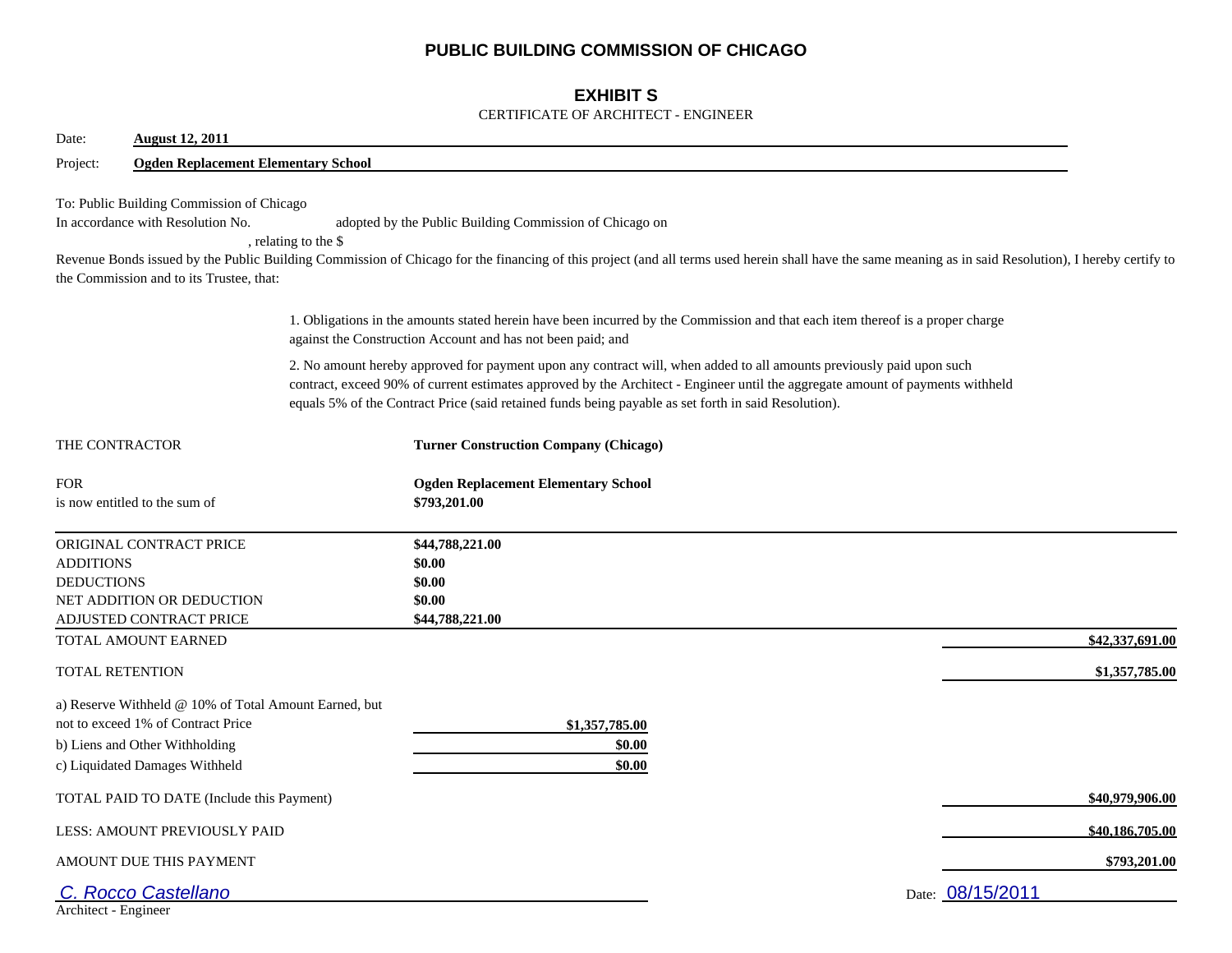## **(1 of 7) CONTRACTOR'S SWORN STATEMENT AND AFFIDAVIT FOR PARTIAL PAYMENT**

| <b>STATE OF Illinois</b> |          |
|--------------------------|----------|
|                          | $\{SS\}$ |
| <b>COUNTY OF Cook</b>    |          |

The affiant, being first duly sworn on oath, deposes and says that he/she is **Project Executive**, of **Turner Construction Company (Chicago)**, an **Illinois** corporation, and duly authorized to make this Affidavit in behalf of said corporation, and for him/herself individually; that he/she is well acquainted with the facts herein set forth and that said corporation is the Contractor with the PUBLIC BUILDING COMMISSION OF CHICAGO, Owner, under Contract No. **1632400** dated the **24th day of November, 2009**, for (describe nature of work)

#### **General Construction**

for (designate Project and Location)

#### **Ogden Replacement Elementary School**

#### **24 W. Walton, Chicago, Illinois 60610**

**·** that the following statements are made for the purpose of procuring a partial payment of

#### **Seven hundred ninety three thousand two hundred one**

#### **\$793,201.00**

under the terms of said Contract;

**·** that the work for which payment is requested has been completed, free and clear of any and all claims, liens, charges, and expenses of any kind or nature whatsoever and in full compliance with the Contract Documents and the requirements of said Owner under them;

**·** that for the purposes of said Contract, the following persons have been contracted with, and have furnished or prepared materials, equipment, supplies, and services for, and having done labor on said improvement;

**·** that the respective amounts set forth opposite their names is the full amount of money due and to become due to each of them respectively;

**·** that this statement is a full, true, and complete statement of all such persons and of the full amount now due and the amount heretofore paid to each of them for such labor, materials, equipment, supplies, and services, furnished or prepared by each of them to or on account of said work, as stated:

| <b>NAME</b><br>and<br><b>ADDRESS</b>                                                                   | <b>TYPE</b><br><b>OF</b><br><b>WORK</b> | <b>TOTAL</b><br><b>CONTRACT</b><br><b>(INCLUDE)</b><br>C.0.'s) | <b>TOTAL</b><br><b>WORK</b><br><b>COMPLETE</b> | <b>LESS</b><br><b>RETENTION</b><br><b>(INCLUDE</b><br><b>CURRENT)</b> | <b>LESS</b><br><b>NET</b><br><b>PREVIOUSLY</b><br><b>PAID</b> | <b>NET</b><br><b>DUE</b><br><b>THIS</b><br><b>PERIOD</b> | <b>BALANCE</b><br>TO<br><b>BECOME</b><br><b>DUE</b> |
|--------------------------------------------------------------------------------------------------------|-----------------------------------------|----------------------------------------------------------------|------------------------------------------------|-----------------------------------------------------------------------|---------------------------------------------------------------|----------------------------------------------------------|-----------------------------------------------------|
| 001                                                                                                    | <b>TCCo GMP</b>                         |                                                                |                                                |                                                                       |                                                               |                                                          |                                                     |
| Pinto Construction,<br>7225 W. 105th Street,<br>Palos Hills, Illinois 60465                            | <b>Site Logisitcs</b>                   | 330,659.00                                                     | 330,178.00                                     | 16,631.00                                                             | 308,525.00                                                    | 5,022.00                                                 | 17,112.00                                           |
| Pinto Construction,<br>7225 W. 105th Street,<br>Palos Hills, Illinois 60465                            | <b>Site Logisitcs</b>                   | 8,611.00                                                       | 8,611.00                                       | 0.00                                                                  | 8,611.00                                                      | 0.00                                                     | 0.00                                                |
| Thatcher Foundations,<br>Inc.,<br>7100 Industrial Highway,<br>Gary, Indiana 46406                      | <b>Earth Retention</b>                  | 513,829.00                                                     | 513,829.00                                     | 25,691.00                                                             | 488,138.00                                                    | 0.00                                                     | 25,691.00                                           |
| Thatcher Foundations,<br>Inc.,<br>7100 Industrial Highway,<br>Gary, Indiana 46406                      | <b>Earth Retention</b>                  | 17,221.00                                                      | 17,221.00                                      | 0.00                                                                  | 17,221.00                                                     | 0.00                                                     | 0.00                                                |
| John Keno & Company,<br>8608 West Catalpa Ave.,<br><b>Suite 808.</b><br>Chicago, Illinois 60656        | Excavation                              | 1,716,783.00                                                   | 1,716,783.00                                   | 51,505.00                                                             | 1,639,971.00                                                  | 25,307.00                                                | 51,505.00                                           |
| John Keno & Company,<br>8608 West Catalpa Ave.,<br><b>Suite 808.</b><br>Chicago, Illinois 60656        | Excavation                              | 43.673.00                                                      | 43,673.00                                      | 0.00                                                                  | 43.014.00                                                     | 659.00                                                   | 0.00                                                |
| <b>Revcon Construction</b><br>Corporation,<br>500 Industrial Drive,<br>Prairie View, Illinois<br>60069 | Caissons                                | 1,550,091.00                                                   | 1,550,091.00                                   | 46,503.00                                                             | 1,503,588.00                                                  | 0.00                                                     | 46,503.00                                           |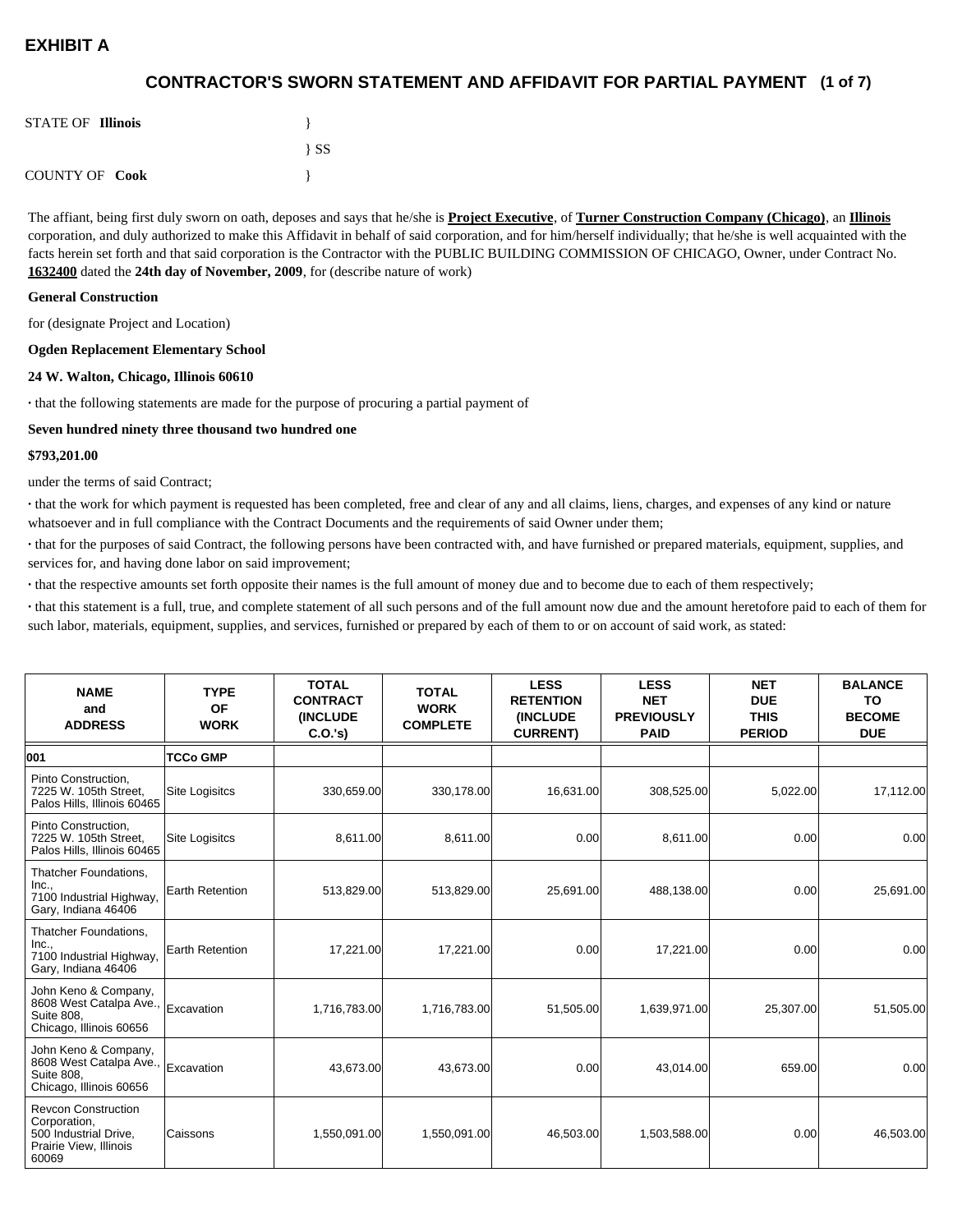### **(2 of 7) CONTRACTOR'S SWORN STATEMENT AND AFFIDAVIT FOR PARTIAL PAYMENT**

| <b>NAME</b><br>and<br><b>ADDRESS</b>                                                                                 | <b>TYPE</b><br><b>OF</b><br><b>WORK</b>          | <b>TOTAL</b><br><b>CONTRACT</b><br><b>(INCLUDE)</b><br>C.O.'s | <b>TOTAL</b><br><b>WORK</b><br><b>COMPLETE</b> | <b>LESS</b><br><b>RETENTION</b><br><b>INCLUDE</b><br><b>CURRENT)</b> | <b>LESS</b><br><b>NET</b><br><b>PREVIOUSLY</b><br><b>PAID</b> | <b>NET</b><br><b>DUE</b><br><b>THIS</b><br><b>PERIOD</b> | <b>BALANCE</b><br>TO<br><b>BECOME</b><br><b>DUE</b> |
|----------------------------------------------------------------------------------------------------------------------|--------------------------------------------------|---------------------------------------------------------------|------------------------------------------------|----------------------------------------------------------------------|---------------------------------------------------------------|----------------------------------------------------------|-----------------------------------------------------|
| <b>Revcon Construction</b><br>Corporation,<br>500 Industrial Drive,<br>Prairie View, Illinois<br>60069               | Caissons                                         | 48,763.00                                                     | 48,763.00                                      | 0.00                                                                 | 48.763.00                                                     | 0.00                                                     | 0.00                                                |
| Reliable Contracting &<br>Equipment Co.,<br>333 N Ogden Ave,<br>Chicago, Illinois 60607                              | <b>Site Utilities</b>                            | 409,946.00                                                    | 409,946.00                                     | 40,993.72                                                            | 368,952.28                                                    | 0.00                                                     | 40,993.72                                           |
| Reliable Contracting &<br>Equipment Co.,<br>333 N Ogden Ave.<br>Chicago, Illinois 60607                              | <b>Site Utilities</b>                            | 8,844.00                                                      | 8,844.00                                       | 0.00                                                                 | 8,844.00                                                      | 0.00                                                     | 0.00                                                |
| Abbey Paving,<br>1949 County Line Road,<br>Aurora, Illinois 60502                                                    | Paving                                           | 64,730.00                                                     | 64,730.00                                      | 6,473.00                                                             | 58,257.00                                                     | 0.00                                                     | 6,473.00                                            |
| Abbey Paving,<br>1949 County Line Road,<br>Aurora, Illinois 60502                                                    | Paving                                           | 1,443.00                                                      | 1,443.00                                       | 0.00                                                                 | 1,443.00                                                      | 0.00                                                     | 0.00                                                |
| <b>Christy Webber</b><br>Landscape,<br>2900 W. Ferdinand St.<br>Chicago, Illinois 60612                              | Landscaping                                      | 270,614.00                                                    | 270,614.00                                     | 25,283.78                                                            | 220,697.47                                                    | 24,632.75                                                | 25,283.78                                           |
| <b>Christy Webber</b><br>Landscape,<br>2900 W. Ferdinand St,<br>Chicago, Illinois 60612                              | Landscaping                                      | 8,776.00                                                      | 8,776.00                                       | 0.00                                                                 | 8,337.20                                                      | 438.80                                                   | 0.00                                                |
| Burling Builders, Inc.,<br>44 West 60th Street,<br>Chicago, Illinois 60621                                           | Concrete                                         | 3,729,024.00                                                  | 3,713,771.13                                   | 206,352.98                                                           | 3,504,077.66                                                  | 3,340.49                                                 | 221,605.85                                          |
| Burling Builders, Inc.,<br>44 West 60th Street,<br>Chicago, Illinois 60621                                           | Concrete                                         | 118,122.00                                                    | 117,637.70                                     | 36.63                                                                | 117,482.95                                                    | 118.12                                                   | 520.93                                              |
| Illinois Masonry Corp.,<br>200 Telser Rd.,<br>Lake Zurich, Illinois<br>60047                                         | Masonry and Stone                                | 5,339,521.00                                                  | 5,329,826.48                                   | 106,547.00                                                           | 5,164,240.48                                                  | 59,039.00                                                | 116.241.52                                          |
| Illinois Masonry Corp.,<br>200 Telser Rd.,<br>Lake Zurich, Illinois<br>60047                                         | Masonry and Stone                                | 169,477.00                                                    | 169,477.00                                     | 0.00                                                                 | 169,477.00                                                    | 0.00                                                     | 0.00                                                |
| Carlo Steel Corporation,<br>3100 East 87th Street,<br>Chicago, Illinois 60617                                        | <b>Structural Steel</b>                          | 2,270,726.00                                                  | 2,270,726.00                                   | 0.00                                                                 | 2,270,726.00                                                  | 0.00                                                     | 0.00                                                |
| Carlo Steel Corporation,<br>3100 East 87th Street,<br>Chicago, Illinois 60617                                        | <b>Structural Steel</b>                          | 77,677.00                                                     | 77,677.00                                      | 0.00                                                                 | 77,677.00                                                     | 0.00                                                     | 0.00                                                |
| <b>Turner Construction</b><br>Company (Chicago),<br>55 East Monroe Street,<br>Suite 3100,<br>Chicago, Illinois 60603 | Structural<br>Steel-Carlo<br>Subs/Suppliers-TCCb | 286,462.00                                                    | 207,352.00                                     | 0.00                                                                 | 207,352.00                                                    | 0.00                                                     | 79,110.00                                           |
| Chicago Architectural<br>Metals, Inc.,<br>4619 N. Ravenswood<br>Ave., Ste #201,<br>Chicago, Illinois 60640           | Miscellaneous<br>Metals                          | 102,786.65                                                    | 102,786.65                                     | 0.00                                                                 | 102,786.65                                                    | 0.00                                                     | 0.00                                                |
| Chicago Architectural<br>Metals, Inc.,<br>4619 N. Ravenswood<br>Ave., Ste #201,<br>Chicago, Illinois 60640           | Miscellaneous<br>Metals                          | 3,867.36                                                      | 3,867.36                                       | 0.00                                                                 | 3,867.36                                                      | 0.00                                                     | 0.00                                                |
| Byus Steel, Inc.,<br>1750 Hubbard St.<br>Batavia, Illinois 60510                                                     | Misc. Metals                                     | 50,000.00                                                     | 50,000.00                                      | 0.00                                                                 | 50,000.00                                                     | 0.00                                                     | 0.00                                                |
| Byus Steel, Inc.,<br>1750 Hubbard St.<br>Batavia, Illinois 60510                                                     | Misc. Metals                                     | 655,871.00                                                    | 594,969.00                                     | 17,929.90                                                            | 534,450.60                                                    | 42,588.50                                                | 78,831.90                                           |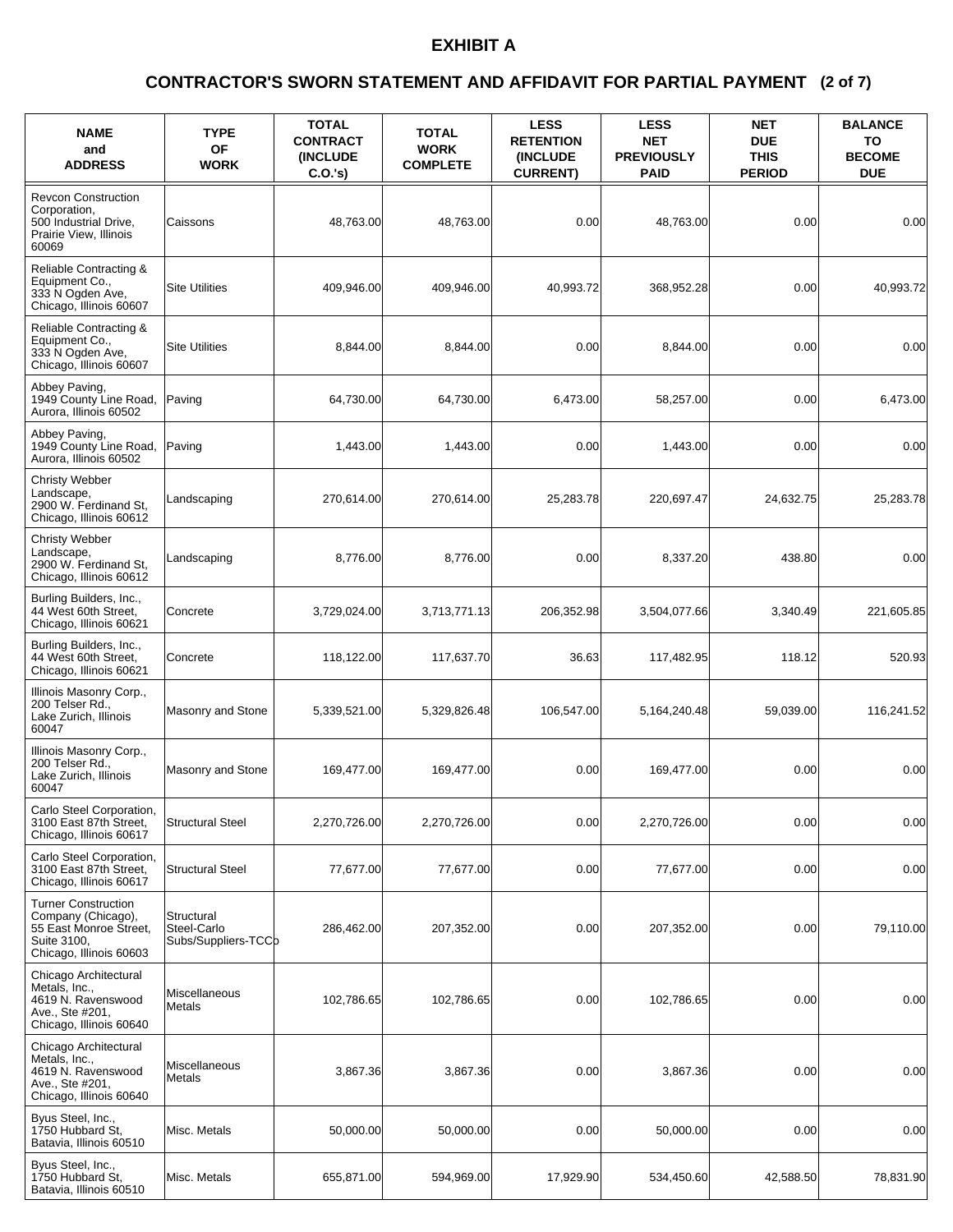### **(3 of 7) CONTRACTOR'S SWORN STATEMENT AND AFFIDAVIT FOR PARTIAL PAYMENT**

| <b>NAME</b><br>and<br><b>ADDRESS</b>                                                                                 | <b>TYPE</b><br>ΟF<br><b>WORK</b>        | <b>TOTAL</b><br><b>CONTRACT</b><br><b>(INCLUDE)</b><br>C.O.'s | <b>TOTAL</b><br><b>WORK</b><br><b>COMPLETE</b> | <b>LESS</b><br><b>RETENTION</b><br><b>INCLUDE</b><br><b>CURRENT)</b> | <b>LESS</b><br><b>NET</b><br><b>PREVIOUSLY</b><br><b>PAID</b> | <b>NET</b><br><b>DUE</b><br><b>THIS</b><br><b>PERIOD</b> | <b>BALANCE</b><br>TO<br><b>BECOME</b><br><b>DUE</b> |
|----------------------------------------------------------------------------------------------------------------------|-----------------------------------------|---------------------------------------------------------------|------------------------------------------------|----------------------------------------------------------------------|---------------------------------------------------------------|----------------------------------------------------------|-----------------------------------------------------|
| Byus Steel, Inc.,<br>1750 Hubbard St,<br>Batavia, Illinois 60510                                                     | Misc. Metals                            | 19,218.00                                                     | 17,473.00                                      | 0.00                                                                 | 17,303.50                                                     | 169.50                                                   | 1,745.00                                            |
| <b>Midwest Fence</b><br>Corporation,<br>900 N. Kedzie Avenue,<br>Chicago, Illinois 60651                             | Metal Fence                             | 216,281.00                                                    | 216,281.00                                     | 6,488.43                                                             | 194,002.20                                                    | 15,790.37                                                | 6.488.43                                            |
| <b>Midwest Fence</b><br>Corporation,<br>900 N. Kedzie Avenue,<br>Chicago, Illinois 60651                             | <b>Metal Fence</b>                      | 6,532.00                                                      | 6,532.00                                       | 0.00                                                                 | 6,532.00                                                      | 0.00                                                     | 0.00                                                |
| <b>Turner Construction</b><br>Company (Chicago),<br>55 East Monroe Street,<br>Suite 3100,<br>Chicago, Illinois 60603 | Misc. Metals-CAM<br>Subs/Suppliers      | 301,187.30                                                    | 301,187.30                                     | 0.00                                                                 | 301,187.30                                                    | 0.00                                                     | 0.00                                                |
| Scale Construction Inc.,<br>2101 S. CARPENTER<br>ST, 2ND FLOOR,<br>CHICAGO, Illinois 60608                           | <b>General Trades</b>                   | 967,861.00                                                    | 966,757.00                                     | 29,002.73                                                            | 868,177.50                                                    | 69,576.77                                                | 30,106.73                                           |
| Scale Construction Inc.,<br>2101 S. CARPENTER<br>ST, 2ND FLOOR,<br>CHICAGO, Illinois 60608                           | <b>General Trades</b>                   | 30,243.00                                                     | 30,243.00                                      | 0.00                                                                 | 27,823.56                                                     | 2,419.44                                                 | 0.00                                                |
| Carroll Seating Co.,<br>2105 Lunt,<br>Elk Grove Village, Illinois<br>60007                                           | Architectural<br>Millwork &<br>Casework | 355,303.00                                                    | 355,303.00                                     | 35,124.51                                                            | 320,178.49                                                    | 0.00                                                     | 35,124.51                                           |
| Carroll Seating Co.,<br>2105 Lunt,<br>Elk Grove Village, Illinois<br>60007                                           | Architectural<br>Millwork &<br>Casework | 12,061.00                                                     | 12,061.00                                      | 0.00                                                                 | 12,061.00                                                     | 0.00                                                     | 0.00                                                |
| Kremer & Davis,<br>132 Osborne Road,<br>Fridley, Minnesota 55432                                                     | Waterproofing                           | 382,620.00                                                    | 366,569.00                                     | 36,653.00                                                            | 329,916.00                                                    | 0.00                                                     | 52,704.00                                           |
| Kremer & Davis,<br>132 Osborne Road,<br>Fridley, Minnesota 55432                                                     | Waterproofing                           | 14,557.00                                                     | 11.951.30                                      | 0.00                                                                 | 11,951.30                                                     | 0.00                                                     | 2,605.70                                            |
| Bennett & Brosseau<br>Roofing, Inc.,<br>535 Anderson Drive,<br>Romeoville, Illinois<br>60446                         | Roofing                                 | 1,697,566.00                                                  | 1,697,566.00                                   | 50,978.60                                                            | 1,471,031.57                                                  | 175,555.83                                               | 50,978.60                                           |
| Bennett & Brosseau<br>Roofing, Inc.,<br>535 Anderson Drive,<br>Romeoville, Illinois<br>60446                         | Roofing                                 | 55,907.00                                                     | 55,907.00                                      | 0.00                                                                 | 55,907.00                                                     | 0.00                                                     | 0.00                                                |
| ASC Fireproofing, Inc.,<br>607 Church Road,<br>Elgin, Illinois 60123                                                 | Fireproofing                            | 168,510.00                                                    | 164,106.00                                     | 5,463.38                                                             | 157,946.92                                                    | 695.70                                                   | 9,867.38                                            |
| ASC Fireproofing, Inc.,<br>607 Church Road,<br>Elgin, Illinois 60123                                                 | Fireproofing                            | 4,092.00                                                      | 3,814.74                                       | 0.00                                                                 | 3,804.74                                                      | 10.00                                                    | 277.26                                              |
| <b>Underland Architectural</b><br>Systems, Inc.,<br>20318 Torrence Avenue,<br>Lynwood, Illinois 60411                | Curtaiwall/Glass/Metal<br>Panels        | 1,529,765.00                                                  | 1,529,765.00                                   | 153,496.87                                                           | 1,376,268.13                                                  | 0.00                                                     | 153,496.87                                          |
| <b>Underland Architectural</b><br>Systems, Inc.,<br>20318 Torrence Avenue,<br>Lynwood, Illinois 60411                | Curtaiwall/Glass/Metal<br><b>Panels</b> | 50,955.00                                                     | 50,955.00                                      | 0.00                                                                 | 50,955.00                                                     | 0.00                                                     | 0.00                                                |
| The Levy Company,<br>3925 Commercial<br>Avenue,<br>Northbrook, Illinois<br>60062                                     | Gypsum<br>Board/Plaster                 | 893,090.00                                                    | 879,253.60                                     | 27,116.08                                                            | 819,689.83                                                    | 32,447.69                                                | 40,952.48                                           |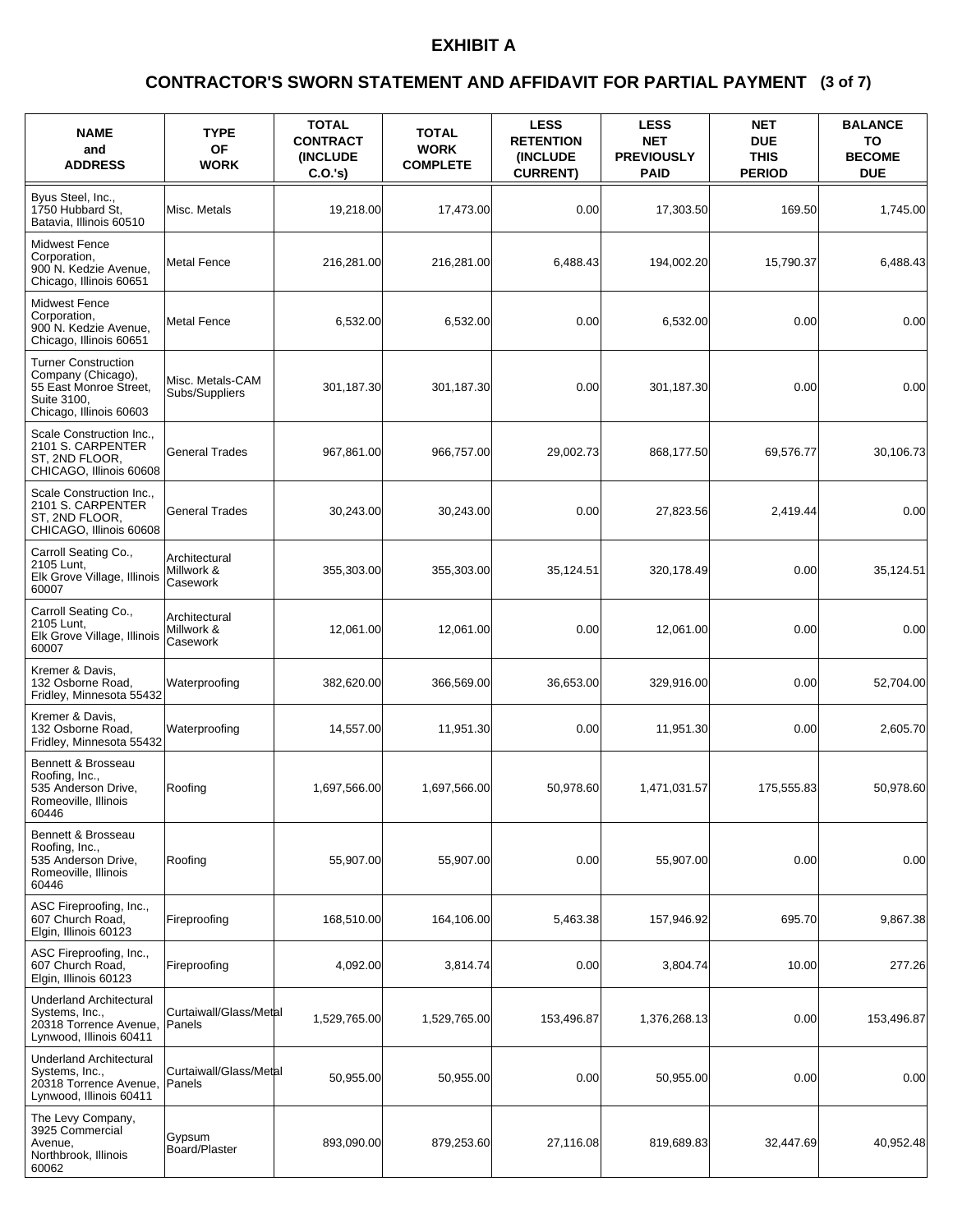### **(4 of 7) CONTRACTOR'S SWORN STATEMENT AND AFFIDAVIT FOR PARTIAL PAYMENT**

| <b>NAME</b><br>and<br><b>ADDRESS</b>                                                                   | <b>TYPE</b><br><b>OF</b><br><b>WORK</b>   | <b>TOTAL</b><br><b>CONTRACT</b><br>(INCLUDE<br>C.O.'s) | <b>TOTAL</b><br><b>WORK</b><br><b>COMPLETE</b> | <b>LESS</b><br><b>RETENTION</b><br>(INCLUDE<br><b>CURRENT)</b> | <b>LESS</b><br><b>NET</b><br><b>PREVIOUSLY</b><br><b>PAID</b> | <b>NET</b><br><b>DUE</b><br><b>THIS</b><br><b>PERIOD</b> | <b>BALANCE</b><br>TO<br><b>BECOME</b><br><b>DUE</b> |
|--------------------------------------------------------------------------------------------------------|-------------------------------------------|--------------------------------------------------------|------------------------------------------------|----------------------------------------------------------------|---------------------------------------------------------------|----------------------------------------------------------|-----------------------------------------------------|
| The Levy Company,<br>3925 Commercial<br>Avenue,<br>Northbrook, Illinois<br>60062                       | Gypsum<br>Board/Plaster                   | 29,531.00                                              | 29,531.00                                      | 0.00                                                           | 29,531.00                                                     | 0.00                                                     | 0.00                                                |
| Mr. Davids Carpet<br>Service,<br>865 W Irving Park Road,<br>Itasca, Illinois 60143                     | Ceramic & Quarry<br>Tile                  | 94,613.00                                              | 94,613.00                                      | 2,895.20                                                       | 91,717.80                                                     | 0.00                                                     | 2,895.20                                            |
| Mr. Davids Carpet<br>Service,<br>865 W Irving Park Road,<br>Itasca, Illinois 60143                     | Ceramic & Quarry<br>Tile                  | 2,886.00                                               | 2,886.00                                       | 0.00                                                           | 2,886.00                                                      | 0.00                                                     | 0.00                                                |
| Metropolitan Terrazzo,<br>LLC,<br>645 Lunt Avenue,<br>Elk Grove Village, Illinois<br>60007             | Terrazzo                                  | 917.660.00                                             | 917,660.00                                     | 26,526.49                                                      | 886,354.32                                                    | 4,779.19                                                 | 26,526.49                                           |
| Metropolitan Terrazzo,<br>LLC.<br>645 Lunt Avenue,<br>Elk Grove Village, Illinois<br>60007             | Terrazzo                                  | 31,986.00                                              | 31,986.00                                      | 0.00                                                           | 31,986.00                                                     | 0.00                                                     | 0.00                                                |
| Floors, Inc,<br>PO Box 700, 1341<br>Cobblestone Way,<br>Woodstock, Illinois<br>60098                   | Wood Flooring<br>W/Striping               | 82,609.00                                              | 82,609.00                                      | 8,260.90                                                       | 74,348.10                                                     | 0.00                                                     | 8.260.90                                            |
| Floors, Inc.<br>PO Box 700, 1341<br>Cobblestone Way,<br>Woodstock, Illinois<br>60098                   | Wood Flooring<br>W/Striping               | 2,789.00                                               | 2,789.00                                       | 0.00                                                           | 2,789.00                                                      | 0.00                                                     | 0.00                                                |
| Flooring Resources,<br>600 W. Pratt,<br>Elk Grove, Illinois 60007                                      | <b>Resilient Flooring &amp;</b><br>Carpet | 209,798.00                                             | 209,798.00                                     | 6,524.10                                                       | 166,596.53                                                    | 36,677.37                                                | 6,524.10                                            |
| Flooring Resources,<br>600 W. Pratt,<br>Elk Grove, Illinois 60007                                      | Resilient Flooring &<br>Carpet            | 5,198.00                                               | 5,198.00                                       | 15.60                                                          | 5,042.00                                                      | 140.40                                                   | 15.60                                               |
| DBM Services, Inc.,<br>16W107 83rd Street,<br>Burr Ridge, Illinois 60527                               | <b>Fluid Applied</b><br>Flooring          | 77,755.00                                              | 77,755.00                                      | 2,401.25                                                       | 75,353.75                                                     | 0.00                                                     | 2,401.25                                            |
| DBM Services, Inc.,<br>16W107 83rd Street,<br>Burr Ridge, Illinois 60527                               | <b>Fluid Applied</b><br>Flooring          | 3,340.00                                               | 3,340.00                                       | 0.00                                                           | 3,340.00                                                      | 0.00                                                     | 0.00                                                |
| Continental Painting &<br>Decorating, Inc.,<br>2255 South Wabash<br>Avenue,<br>Chicago, Illinois 60616 | Painting                                  | 296,930.00                                             | 290,281.00                                     | 8,708.43                                                       | 266,301.86                                                    | 15,270.71                                                | 15,357.43                                           |
| Continental Painting &<br>Decorating, Inc.,<br>2255 South Wabash<br>Avenue.<br>Chicago, Illinois 60616 | Painting                                  | 9,815.00                                               | 9,619.00                                       | 0.00                                                           | 9,226.00                                                      | 393.00                                                   | 196.00                                              |
| Interior Concepts Inc.<br>7150 N Ridgeway Ave,<br>Lincolnwood, Illinois<br>60712                       | <b>Toilet Partitions</b>                  | 108,418.00                                             | 105,918.00                                     | 10,591.80                                                      | 81,992.70                                                     | 13,333.50                                                | 13,091.80                                           |
| Interior Concepts Inc,<br>7150 N Ridgeway Ave,<br>Lincolnwood, Illinois<br>60712                       | <b>Toilet Partitions</b>                  | 3,697.00                                               | 3,697.00                                       | 0.00                                                           | 3,697.00                                                      | 0.00                                                     | 0.00                                                |
| Electrical Contractors,<br>Inc.,<br>1252 Allanson Road,<br>Mundelein, Illinois 60060                   | Parking Control<br>System                 | 38,299.00                                              | 38,299.00                                      | 1,148.97                                                       | 37,150.03                                                     | 0.00                                                     | 1,148.97                                            |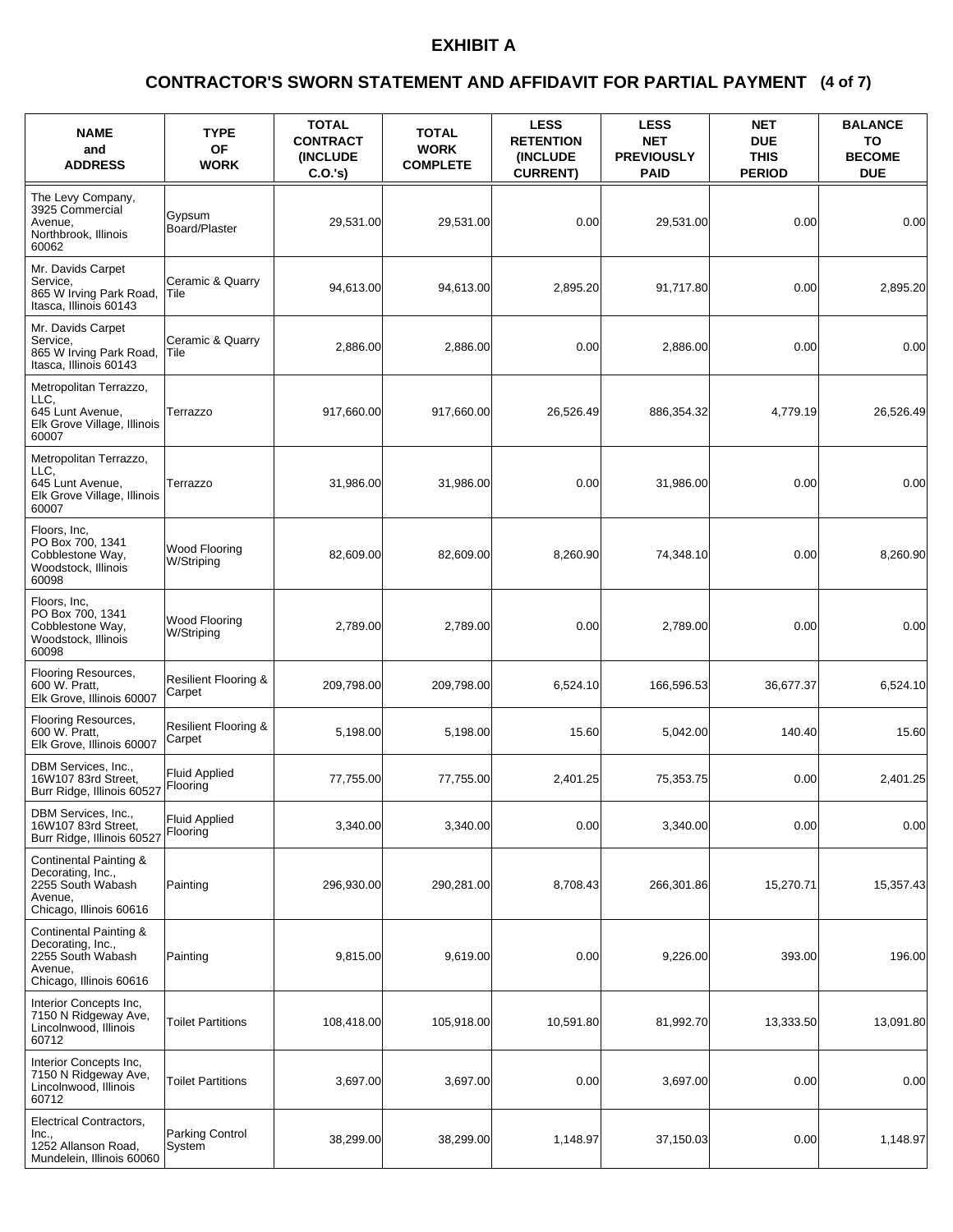### **(5 of 7) CONTRACTOR'S SWORN STATEMENT AND AFFIDAVIT FOR PARTIAL PAYMENT**

| <b>NAME</b><br>and<br><b>ADDRESS</b>                                                                                 | <b>TYPE</b><br><b>OF</b><br><b>WORK</b> | <b>TOTAL</b><br><b>CONTRACT</b><br><b>(INCLUDE)</b><br>C.O.'s | <b>TOTAL</b><br><b>WORK</b><br><b>COMPLETE</b> | <b>LESS</b><br><b>RETENTION</b><br>(INCLUDE<br><b>CURRENT)</b> | <b>LESS</b><br><b>NET</b><br><b>PREVIOUSLY</b><br><b>PAID</b> | <b>NET</b><br><b>DUE</b><br><b>THIS</b><br><b>PERIOD</b> | <b>BALANCE</b><br>TO<br><b>BECOME</b><br><b>DUE</b> |
|----------------------------------------------------------------------------------------------------------------------|-----------------------------------------|---------------------------------------------------------------|------------------------------------------------|----------------------------------------------------------------|---------------------------------------------------------------|----------------------------------------------------------|-----------------------------------------------------|
| <b>Electrical Contractors,</b><br>Inc.,<br>1252 Allanson Road,<br>Mundelein, Illinois 60060                          | Parking Control<br>System               | 1,306.00                                                      | 1,306.00                                       | 0.00                                                           | 1,306.00                                                      | 0.00                                                     | 0.00                                                |
| <b>Turner Construction</b><br>Company (Chicago),<br>55 East Monroe Street,<br>Suite 3100,<br>Chicago, Illinois 60603 | General<br>Specialties-Nedland          | 25,038.00                                                     | 25,038.00                                      | 0.00                                                           | 25,038.00                                                     | 0.00                                                     | 0.00                                                |
| Poblocki Sign Company<br>LLC.<br>P.O. Box 1541,<br>Milwaukee, Wisconsin<br>53201-1541                                | Signage                                 | 92,000.00                                                     | 0.00                                           | 0.00                                                           | 0.00                                                          | 0.00                                                     | 92,000.00                                           |
| Poblocki Sign Company<br>LLC.<br>P.O. Box 1541,<br>Milwaukee, Wisconsin<br>53201-1541                                | Signage                                 | 3,137.00                                                      | 0.00                                           | 0.00                                                           | 0.00                                                          | 0.00                                                     | 3,137.00                                            |
| Larson Equipment &<br>Furniture,<br>403 S Vermnt.<br>Palatine, Illinois 60067                                        | <b>Metal Lockers</b>                    | 138,350.00                                                    | 138,350.00                                     | 13,835.01                                                      | 124,514.99                                                    | 0.00                                                     | 13,835.01                                           |
| Larson Equipment &<br>Furniture.<br>403 S Vermnt,<br>Palatine, Illinois 60067                                        | <b>Metal Lockers</b>                    | 4,718.00                                                      | 4,718.00                                       | 0.00                                                           | 4,718.00                                                      | 0.00                                                     | 0.00                                                |
| <b>Turner Construction</b><br>Company (Chicago),<br>55 East Monroe Street,<br>Suite 3100,<br>Chicago, Illinois 60603 | Playground<br>Equip.-NuToys             | 41,562.00                                                     | 41,562.00                                      | 0.00                                                           | 0.00                                                          | 41,562.00                                                | 0.00                                                |
| M.L. Rongo, Inc.,<br>4817 W. Lake Street,<br>Melrose Park, Illinois<br>60160                                         | <b>Food Service</b><br>Equipment        | 158,200.00                                                    | 158,200.00                                     | 4,345.50                                                       | 142,380.00                                                    | 11,474.50                                                | 4,345.50                                            |
| M.L. Rongo, Inc.,<br>4817 W. Lake Street,<br>Melrose Park, Illinois<br>60160                                         | <b>Food Service</b><br>Equipment        | 5,726.00                                                      | 5,726.00                                       | 0.00                                                           | 5,726.00                                                      | 0.00                                                     | 0.00                                                |
| <b>SCHINDLER</b><br>ELEVATOR,<br>1530 Timberwolf Dr.<br>Holland, Ohio 43528                                          | Elevators                               | 349,500.00                                                    | 349,500.00                                     | 34,950.00                                                      | 314,550.00                                                    | 0.00                                                     | 34,950.00                                           |
| SCHINDLER<br>ELEVATOR,<br>1530 Timberwolf Dr,<br>Holland, Ohio 43528                                                 | Elevators                               | 11,918.00                                                     | 11,918.00                                      | 0.00                                                           | 11,918.00                                                     | 0.00                                                     | 0.00                                                |
| F. E. Moran Fire<br>Protection of Northern<br>III.,<br>2165 Shermer Rd Ste D,<br>Northbrook, Illinois<br>60062       | <b>Fire Protection</b>                  | 428,418.00                                                    | 428,418.00                                     | 42,843.00                                                      | 385,575.00                                                    | 0.00                                                     | 42,843.00                                           |
| F. E. Moran Fire<br>Protection of Northern<br>III.,<br>2165 Shermer Rd Ste D,<br>Northbrook, Illinois<br>60062       | <b>Fire Protection</b>                  | 12,273.00                                                     | 12,273.00                                      | 368.00                                                         | 11,905.00                                                     | 0.00                                                     | 368.00                                              |
| Norman Mechanical,<br>3850 Industrial Avenue,<br>Rolling Meadows, Illinois<br>60008                                  | Plumbing                                | 1,184,033.00                                                  | 1,184,033.00                                   | 35,635.00                                                      | 1,148,398.00                                                  | 0.00                                                     | 35,635.00                                           |
| Norman Mechanical,<br>3850 Industrial Avenue,<br>Rolling Meadows, Illinois<br>60008                                  | Plumbing                                | 32,701.00                                                     | 32,701.00                                      | 0.00                                                           | 32,701.00                                                     | 0.00                                                     | 0.00                                                |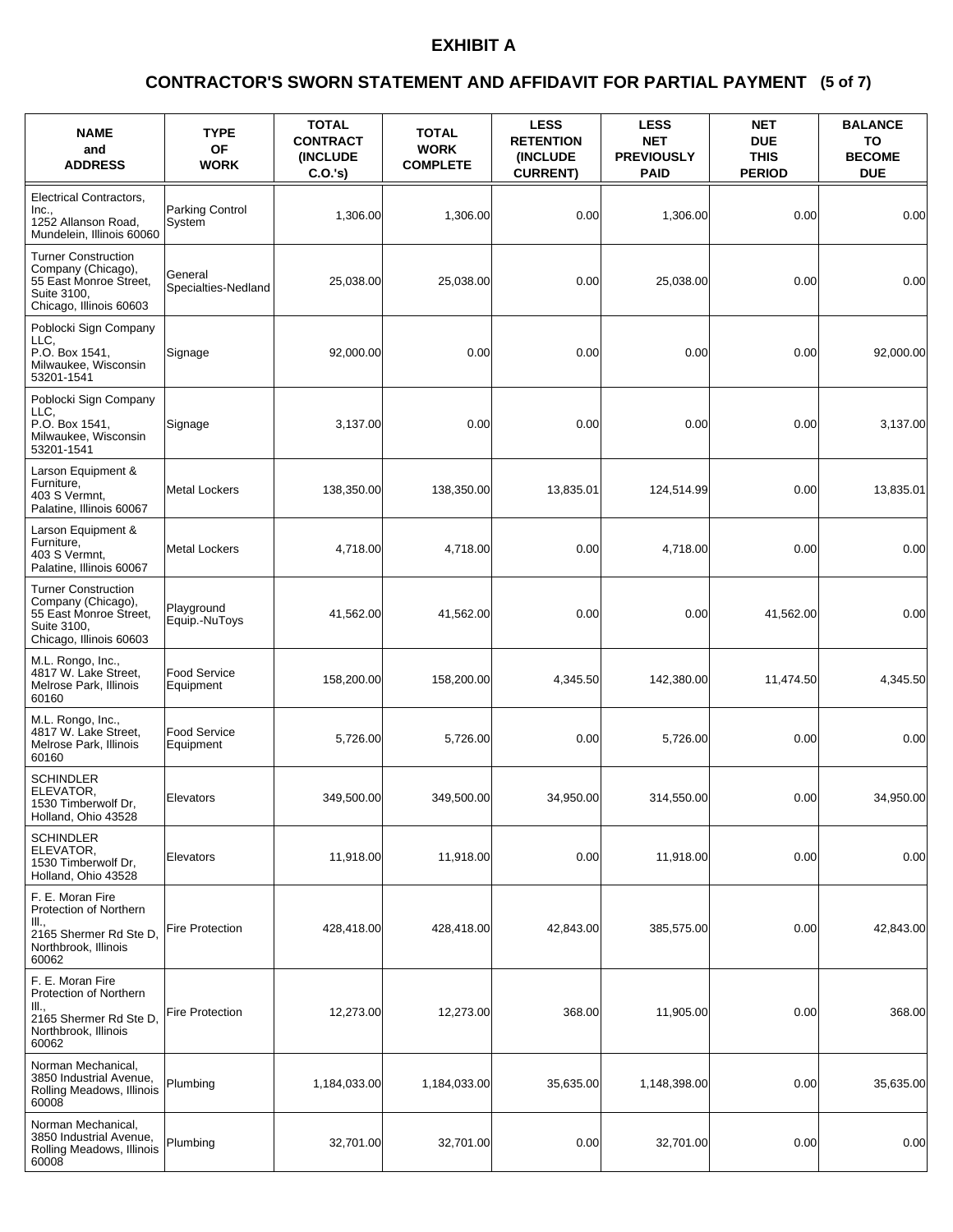### **(6 of 7) CONTRACTOR'S SWORN STATEMENT AND AFFIDAVIT FOR PARTIAL PAYMENT**

| <b>NAME</b><br>and<br><b>ADDRESS</b>                                                                                  | <b>TYPE</b><br><b>OF</b><br><b>WORK</b>                                                                                                                                                    | <b>TOTAL</b><br><b>CONTRACT</b><br><b>(INCLUDE)</b><br>C.O.'s | <b>TOTAL</b><br><b>WORK</b><br><b>COMPLETE</b> | <b>LESS</b><br><b>RETENTION</b><br>(INCLUDE<br><b>CURRENT)</b> | <b>LESS</b><br><b>NET</b><br><b>PREVIOUSLY</b><br><b>PAID</b> | <b>NET</b><br><b>DUE</b><br><b>THIS</b><br><b>PERIOD</b> | <b>BALANCE</b><br>TO<br><b>BECOME</b><br><b>DUE</b> |
|-----------------------------------------------------------------------------------------------------------------------|--------------------------------------------------------------------------------------------------------------------------------------------------------------------------------------------|---------------------------------------------------------------|------------------------------------------------|----------------------------------------------------------------|---------------------------------------------------------------|----------------------------------------------------------|-----------------------------------------------------|
| International Piping<br>Systems, Inc.,<br>444 East State Parkway,<br>Suite 123,<br>Schaumburg, Illinois<br>60173-4538 | Mechanical<br>W/Controls                                                                                                                                                                   | 2,967,522.30                                                  | 2,967,522.30                                   | 0.00                                                           | 2,967,522.30                                                  | 0.00                                                     | 0.00                                                |
| International Piping<br>Systems, Inc.,<br>444 East State Parkway,<br>Suite 123,<br>Schaumburg, Illinois<br>60173-4538 | Mechanical<br><b>W/Controls</b>                                                                                                                                                            | 96.173.00                                                     | 96,173.00                                      | 0.00                                                           | 96,173.00                                                     | 0.00                                                     | 0.00                                                |
| <b>Turner Construction</b><br>Company (Chicago),<br>55 East Monroe Street,<br>Suite 3100,<br>Chicago, Illinois 60603  | IPS<br>Subs/Suppliers-TCCb                                                                                                                                                                 | 641,444.70                                                    | 380,528.72                                     | 0.00                                                           | 380,528.72                                                    | 0.00                                                     | 260,915.98                                          |
| Connelly Electric,<br>40 S. Addison Rd, Suite<br>100,<br>Addison, Illinois 60101                                      | Electrical                                                                                                                                                                                 | 3,989,807.00                                                  | 3,989,807.00                                   | 118,554.03                                                     | 3,862,270.15                                                  | 8,982.82                                                 | 118,554.03                                          |
| Connelly Electric,<br>40 S. Addison Rd, Suite<br>100,<br>Addison, Illinois 60101                                      | Electrical                                                                                                                                                                                 | 125,795.00                                                    | 125,795.00                                     | 37.74                                                          | 124,537.00                                                    | 1,220.26                                                 | 37.74                                               |
| <b>Turner Construction</b><br>Company (Chicago),<br>55 East Monroe Street,<br>Suite 3100,<br>Chicago, Illinois 60603  | <b>Fixed General</b><br>ConditionsNot-To-Exceed<br>General<br>ConditionBuilders<br>Risk<br>InsuranceTCCo<br>P&P BondRailroad<br>InsuranceCM Fee<br>(2%)TCCO<br>Construction<br>Contingency | 5,930,674.69                                                  | 5,225,700.16                                   | 156,771.57                                                     | 4,891,359.52                                                  | 177,569.07                                               | 861,746.10                                          |
|                                                                                                                       | <b>Subtotal TCCo GMP</b>                                                                                                                                                                   | 42,658,886.00                                                 | 41,382,565.44                                  | 1,357,785.00                                                   | 39,235,547.00                                                 | 789,233.44                                               | 2,634,105.56                                        |
| 002                                                                                                                   | <b>TCCo GMP without</b><br>retention held                                                                                                                                                  |                                                               |                                                |                                                                |                                                               |                                                          |                                                     |
| <b>Turner Construction</b><br>Company (Chicago),<br>55 East Monroe Street,<br>Suite 3100,<br>Chicago, Illinois 60603  | Subguard                                                                                                                                                                                   | 447,572.00                                                    | 432,205.00                                     | 0.00                                                           | 432,205.00                                                    | 0.00                                                     | 15,367.00                                           |
| <b>Turner Construction</b><br>Company (Chicago),<br>55 East Monroe Street,<br>Suite 3100,<br>Chicago, Illinois 60603  | TCCo Insurance                                                                                                                                                                             | 396,724.00                                                    | 372,920.56                                     | 0.00                                                           | 368,953.00                                                    | 3,967.56                                                 | 23,803.44                                           |
| <b>Turner Construction</b><br>Company (Chicago),<br>55 East Monroe Street,<br>Suite 3100,<br>Chicago, Illinois 60603  | Preconstruction<br><b>Services</b>                                                                                                                                                         | 150,000.00                                                    | 150,000.00                                     | 0.00                                                           | 150,000.00                                                    | 0.00                                                     | 0.00                                                |
| Subtotal TCCo GMP without retention held                                                                              |                                                                                                                                                                                            | 994,296.00                                                    | 955,125.56                                     | 0.00                                                           | 951,158.00                                                    | 3,967.56                                                 | 39,170.44                                           |
| 003                                                                                                                   | Owner<br>Contingency                                                                                                                                                                       |                                                               |                                                |                                                                |                                                               |                                                          |                                                     |
| To Be Let                                                                                                             | <b>Owner Contingency</b>                                                                                                                                                                   | 1,135,039.00                                                  | 0.00                                           | 0.00                                                           | 0.00                                                          | 0.00                                                     | 1,135,039.00                                        |
|                                                                                                                       | <b>Subtotal Owner Contingency</b>                                                                                                                                                          | 1,135,039.00                                                  | 0.00                                           | 0.00                                                           | 0.00                                                          | 0.00                                                     | 1,135,039.00                                        |
|                                                                                                                       | Total                                                                                                                                                                                      | 44,788,221.00                                                 | 42,337,691.00                                  | 1,357,785.00                                                   | 40,186,705.00                                                 | 793,201.00                                               | 3,808,315.00                                        |